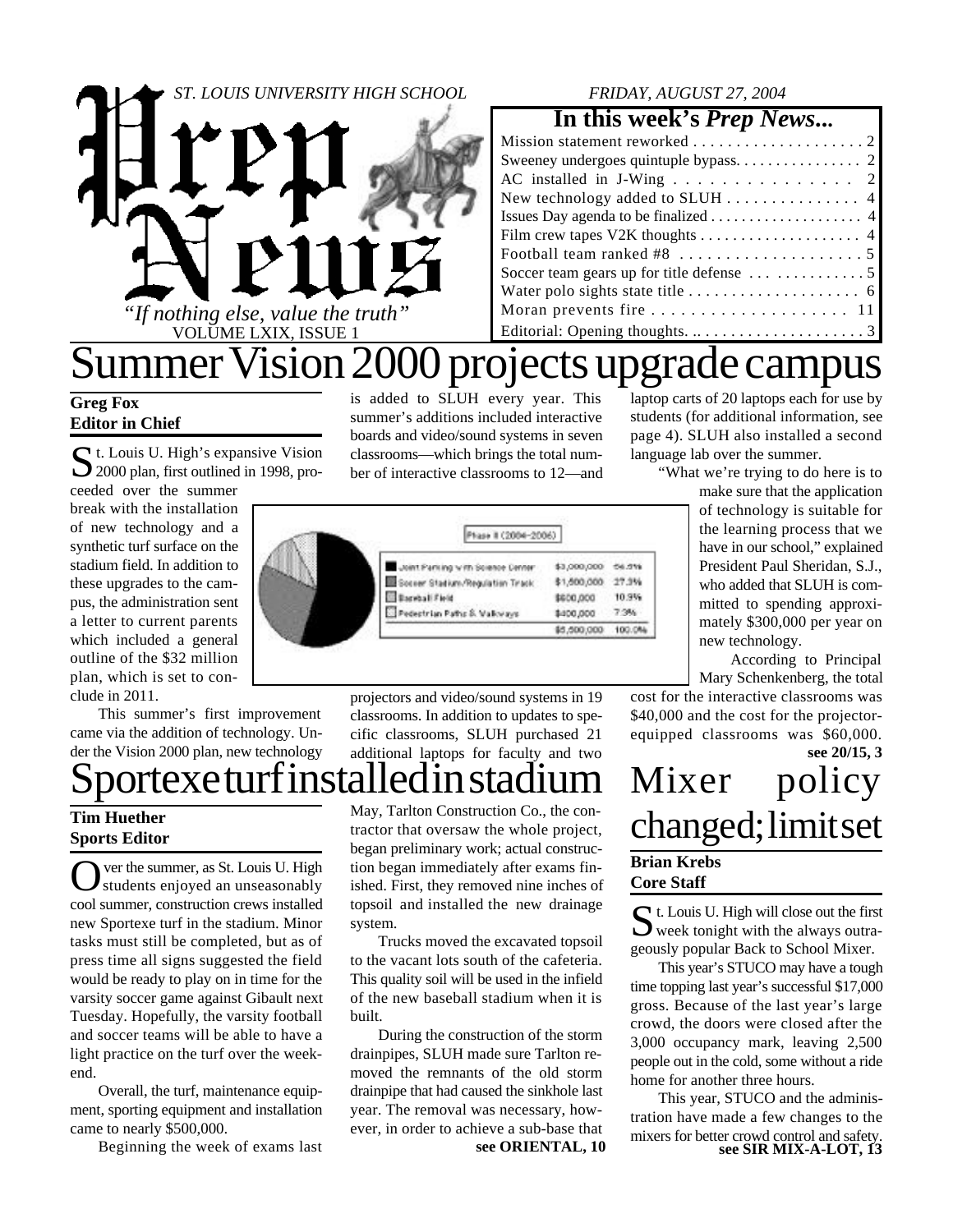### 2 **Sports News** August 27, 2004 **News** Committee revises SLUH's mission statement

### **Timo Kim Core Staff**

O n Sept. 5, Principal Dr. Mary Schenkenberg will present a revised version of St. Louis U. High's mission statement to the Board of Directors for approval. If the board approves, the new mission statement will be implemented into the Parent-Student handbook as a new framing of SLUH's educational goals.

Most notable among the numerous changes is the restructuring of the body of the statement. Although it retains the threeparagraph focus of the former statement, the revised statement elaborates on the triplicate identity of SLUH. The first paragraph begins with "As a Catholic school committed to its presence in the city of St. Louis, we seek...," the second begins with "As a Jesuit school dedicated to developing our gifts for the generous service of

other, we challenge...," and the last paragraph begins with "As a college preparatory school, with a historic commitment to a rigorous program of academic excellence, we strive..." These new assertions explain precisely the ideals held within each facet of SLUH's identity, portraying them with new clarity and confidence.

The new statement also refines the ideals concerning the development of the student of the former statement. The addition of "life-affirming virtues, (and) lively imaginations" to the list of ideal student developments, for instance, furthers the idea of cultivating the whole person to include ethical and creative pursuits.

Similarly, the new statement stresses the school's focus on the integration of each student's personal life with prayer, reflection, and a deep relationship with Christ's vision.

In mid-September of last year, SLUH once again began a program of self-study

## weeney has quint

### **Alex Sciuto Assistant Editor**

**O**n Aug. 10, Vice President of Ad-<br>quintuple bypass surgery at St. John's n Aug. 10, Vice President of Administration Brian Sweeney had Mercy Hospital. The surgery went smoothly with no damage to his heart, and Sweeney is now at home recovering. No date has yet been set for his return to SLUH.

Early on Monday morning, Aug. 9, Sweeney woke up, walked into his kitchen, and began making a cup of coffee—his usual routine. But something was different.

"My face got a little flushed and I just didn't feel quite right. I couldn't put my finger on it. There wasn't any one particular symptom," Sweeney said.

Sweeney told his wife he didn't feel right, and then he broke into a sweat. "When I broke into a cold sweat, I knew that something wasn't quite right so I asked my wife to make the 911 call," Sweeney said.

After the 911 call, Sweeney was

rushed to St. John's Mercy, where a cardiologist in the emergency room interviewed him.

"Based on my family history—my father (and) my sister both had heart problems—they decided to do a cardiac catheterization to check it out."

A cardiac catheterization involves inserting a small camera into a vein in the groin and threading the camera up to see the state of the heart. The camera showed that five of Sweeney's main arteries were completely blocked, and another two were mostly blocked.

The next day, Sweeney had quintuple bypass surgery. Bypass surgery involves taking a vein from another part of the body, typically the leg, and grafting the vein onto the clogged vein to create a detour for the blood to flow around the clogged artery.

**see CINCO, 14** The surgery went well, and Sweeney left the hospital on Saturday, Aug. 14. It was a "a fairly standard operation," in Sweeney's words, with no complications. Only five of seven clogged arteries were

for accreditation through the North Central Association of Colleges and Schools. As part of this process, the Foundational Documents committee was formed.

"Our hope was to get a mission statement that really invited the community to give input and make it their own," said theology teacher Matt Sciuto, chairman of the committee.

In early December, a subcommittee composed of facilitator Rich Moran and committee members Tom Cummings, S.J., and Thom Digman, convened to discuss and the debate the older mission statement and proposed to "rewrite the statement…to change not its substance, but its tone and force."

Between December and early May, the subcommittee continuously revised the mission statement with input from faculty, students, and a committee of the board, before the committee finalized the

## **see NORCO, 11** A/C installed in Jesuit Wing

### **Sean Powers Core Staff**

 $N$  ew air conditioning and heating units<br>were installed in the Jesuit wing this  $\mathsf{T}$  ew air conditioning and heating units summer after it was determined that the air conditioner cooling the first floor needed repair and the projected costs of repairs repeatedly increased. The new system connects the basement and first floor to the second and third floor system; previously, the two sets of floors used separate systems. The third floor staff had to work in the heat for four weeks while a new cooling sytem, which included a 70 ton chiller, was installed.

Along with the cooling system, a new heating system was added for the Jesuit wing. The approximately 40-year-old boilers will soon be removed and replaced with more efficient boilers to heat the building during the winter.

**see A/C-O, 14** Facilities Director Patrick Zarrick said, "It's a work in progress right now.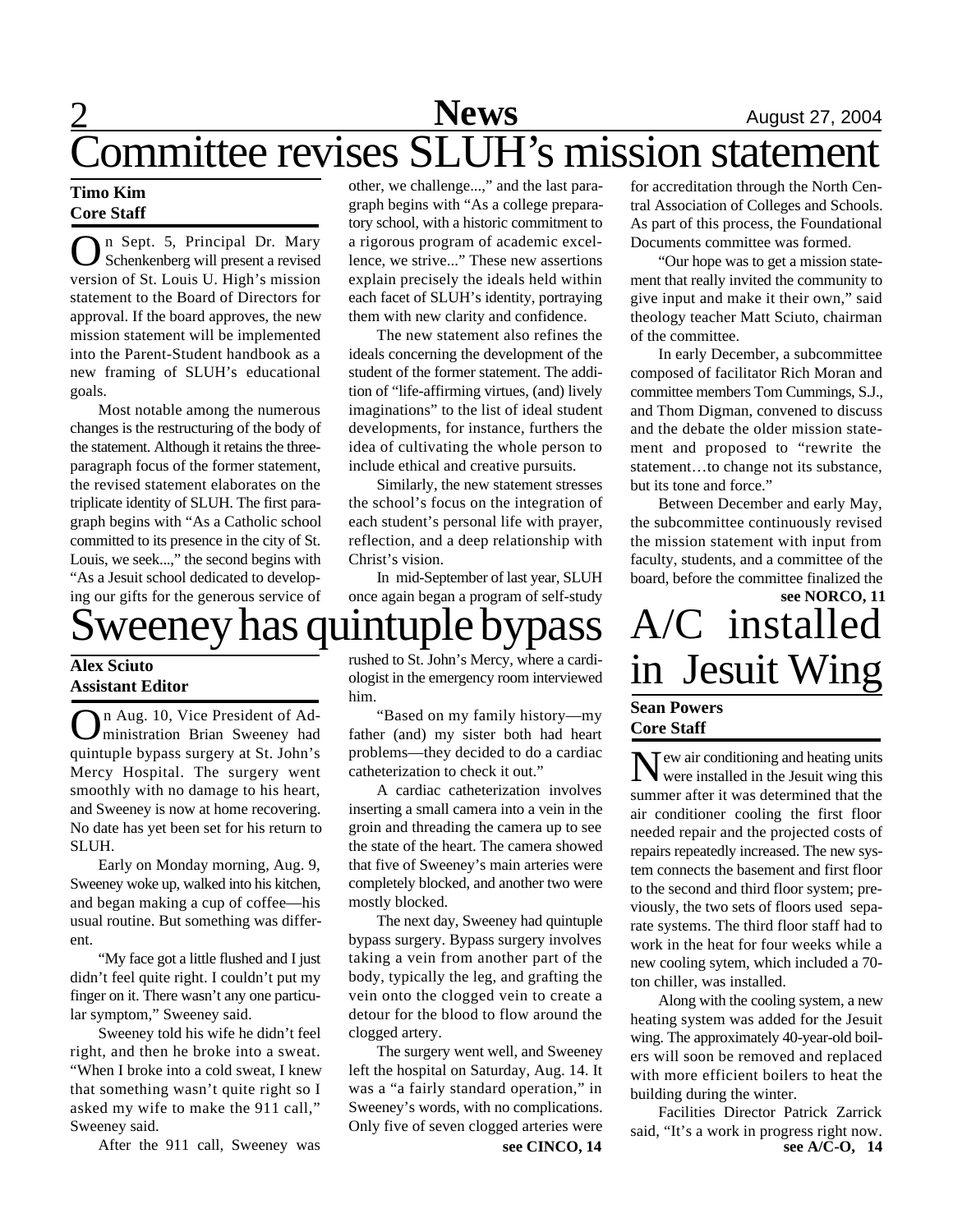## August 27, 2004 **Opinion** 3

## EDITORIAL Opening thoughts on this year's issues

This is an important year not only for America but for St. Louis U. High as well. While America gears up to elect a president, SLUH prepares to move into a new era as Vision 2000's upgrades become more physically evident.

Many of the issues that will affect the outcome of this year's election will most likely affect SLUH's students now or in the immediate future. As young men either eligible for the draft or soon to be eligible for the draft, it is conceivable that the man elected to lead this country could figuratively hold our lives in his hands some day. America's economy is not as robust as it once was, and the next president's economic agenda could have huge effects on our post-high school and post-college career options. Homosexual marriages and civil unions are in direct opposition with the doctrines held by the religious organization at the center of SLUH, and it is conceivable that sometime soon, many of the Catholic Church's major doctrines and the laws of this land will be in opposition to one another, pulling our loyalties in two directions.

In addition to issues in the country at large that affect students, there are many SLUH-specific issues that certainly ought to be discussed this year. Vision 2000 is entering its construction phase now, and some students are wondering how building a new Student Life Center is essential to building "Christ's Kingdom of justice, love and peace" mentioned in SLUH's mission statement. Others know how the new course offerings and smaller class sizes created by Vision 2000 help them do so. Each issue that affects students has two sides.

SLUH students certainly have opinions on these many issues, and we hope the *Prep News* is the most consistent forum in which they can express them. For sixty-eight years and into its sixty-ninth, the *Prep News* opinion section has been a place where students can make their voices heard on issues ranging from the impending election to the healthfulness of food in the cafeteria. The *Prep News* is not the voice of the student body, but the opinion section is the megaphone that makes individual voices heard. By no means does this exclude parents or faculty from writing opinions; rather, these opinions are as important and vital in what we hope is the running public discourse among members of the SLUH community.

While most people do not take the time to read our Platform and Policy, we print it at the beginning of each year to publicly remind ourselves and our readers of our mission: to be a weekly newspaper written by ordinary students to "inform the SLUH community about events and people...primarily through the written word." By reporting the news, the *Prep News* helps to foster community among the SLUH family by providing knowledge about the people surrounding us. We hope to do this through our news stories and especially through our features, which will hopefully provide information about the lesser-known members of our community, thus enlarging the community and tightening the ties that bind us together.

It is in testing our beliefs and listening to intelligent arguments from others that we can strengthen our beliefs, and we hope that the opinion section will facilitate formal discussion of important issues at SLUH, however controversial they may be. The opinion section's focus is to discuss issues and events that affect the people of this school. As such, letters to the editor on any topic that affects SLUH students in any way, even on a national and international level, are accepted.

We wish the students and faculty of SLUH a great year, and remind them that their opinions are important and always welcome in the opinion section of the *Prep News*.

## $\frac{20/15}{20}$

#### (from 1)

Schenkenberg said that both cost figures were contained within SLUH's yearly investment in technology.

Outside the classroom, Sportexe plans to complete the installation of a synthetic turf surface in SLUH's stadium early next week. SLUH's new surface is, according to Sheridan, "less costly to maintain" than a traditional grass field. "That's one of the reasons we went artificial," said Sheridan.

SLUH spent about \$500,000 on installation of the new surface, which included preparation, the turf itself, and costs of installing the turf (for additional information, see page 1).

The facet of Vision 2000 that will have the greatest effect on the most students, however, is the Student Life Center, which according to Digman is slated to be constructed in two phases. Phase I, scheduled for completion between 2007 and 2008, will include a cafeteria, commons area and reception hall. Phase II will include a new gymnasium and most likely will not be completed until 2010.

Sheridan said that a new cafeteria was "the reason (that) we're building" the Student Life center. In addition, Sheridan claimed that the reception hall is needed because "we're using our lobby as a restaurant."

Because of SLUH's commitment to equate money spent on construction and money put in the endowment, it would be impractical for SLUH to build the Student Life Center all at once, since that would necessitate having full funding before beginning the project. Because the project is split into two phases, SLUH has enabled itself to finish the aspects that are deemed imperative as soon as possible while putting off other aspects until finances have been secured.

"The second phase of it kicks in when those dollars are available," explained Digman.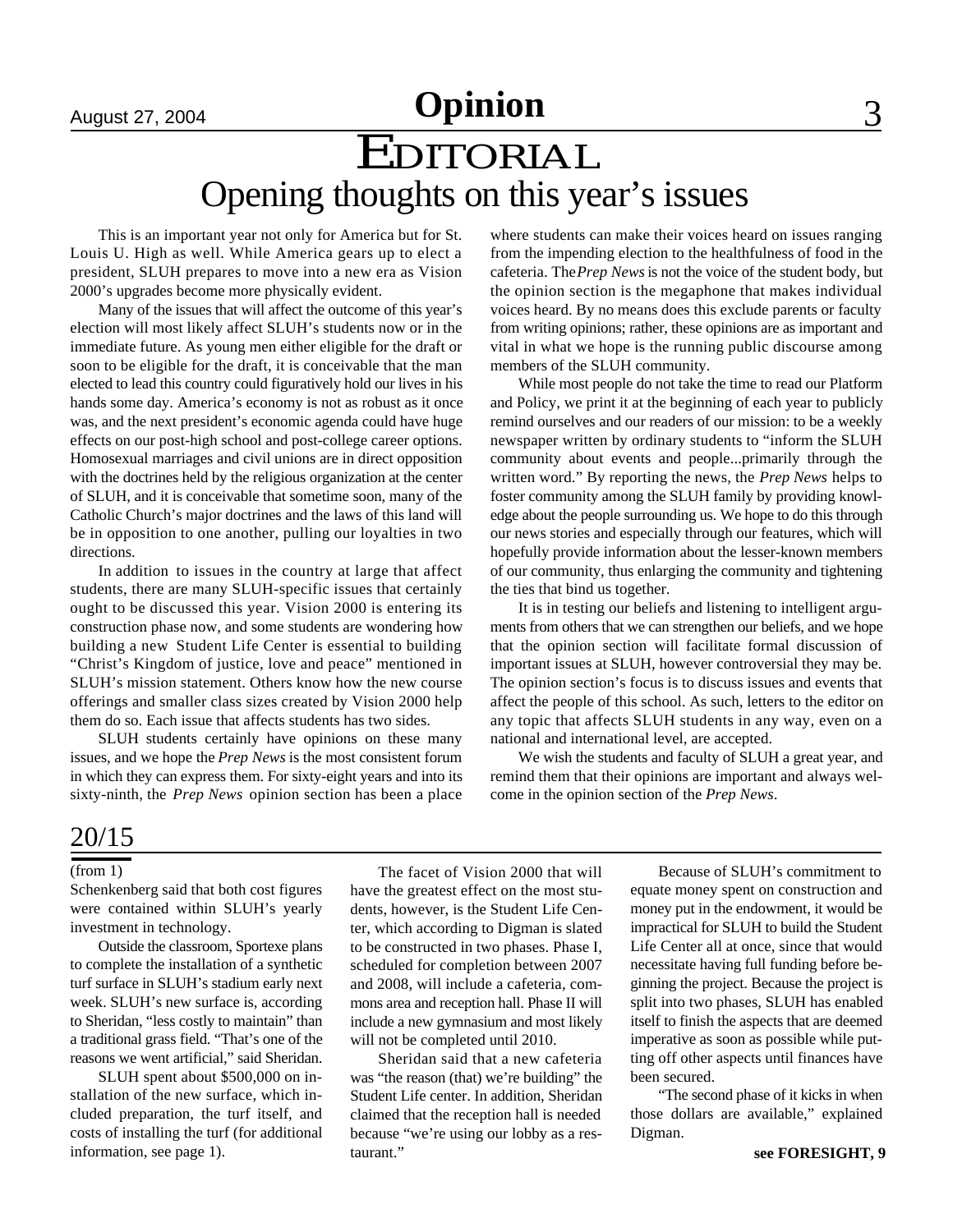### $\overline{4}$ **News**<br> **August 27, 2004**<br> **Space 27, 2004**<br> **Space 27, 2004**<br> **Preparations for** assroom technology **Kyle Kloster Core Staff** bilities. Lastly, SLUH has purchased 21

J oining the 1000 some-odd students attending SLUH this year are seven brand new smart boards with accompanying projectors and an array of other cuttingedge technology. Over the summer, SLUH spent \$175,000 to accommodate the students and teachers with useful new hardware and software.

Computer teacher Tim Rittenhouse spent much of his summer overseeing the installation of the smart boards and the DVD players, VCRs, and sound systems that go with each board. In addition to smart boards, Rittenhouse oversaw 19 projector installations inside 19 classrooms.

SLUH has also acquired a variety of other devices. A digital mobile media lab equipped with two new digital cameras and multiple laptops provides students and faculty with the ability to create, edit, and view iMovies. Two new laptop carts outfitted with twenty laptops, a printer, and a wireless hub each supply entire classes with internet and software capa-

## promotional video

### **Andrew Mueth Core Staff**

As part of Vision 2000, the school<br>
finished filming a promotional video s part of Vision 2000, the school for the school to be given out to alumni in the next few months.

The video was filmed in three segments, the last of which was taped this past Monday. Editing will begin next week. Coordinator Robert Boedeker mentioned that an informational brochure will accompany the video, on a DVD, as "a strategy to get the word out (to alumni)" about Vision 2000.

The video features alumni, faculty, parents, and students, and also includes members of the class of '04. The film hopes not only to show the great tradition and memories that the school holds, but also the new, lively present and future of SLUH. The footage includes interviews with students and teachers, shots of the school building, and clips of classes in progress.

new Macintosh laptops for its faculty.

Besides all the hardware that SLUH has purchased for its faculty and students, computer teacher Tim Rittenhouse and new computer technician Jon Dickmann have begun the long-term project of upgrading the school's computers. Rittenhouse has been installing Macintosh's newest operating system, OS 10.3, on all of the school's computers, including all the old and new laptops.

Rittenhouse is also working on providing students and teachers access to two newly-purchased servers over the internet. With the servers, Rittenhouse explains, "you could save something on (a computer) at school, then access that from anywhere in the world."

Dickmann has been configuring the school's network with wireless Airports in order to make the entire campus wireless, and has already installed six of the 15 wireless Airports SLUH purchased.

SLUH bought its collection of gadgets under the request of SLUH's tech--

**see TECHIE, 8**

SLUH worked with the Rogers and Townsend ad agency, "one of the best in the city," according to Boedeker, to produce the video. Tim Rogers, '71, currently has a son, Tim, attending SLUH. In addition to the production aspect, Pat Barlow, '87, of Barlow Productions, was in charge of the film crew and the shooting of material for the video.

"The school has to raise \$3.2 million per year just to make up for the tuition gap and keep the school running. This video campaign is to raise money in addition to that (for Vision 2000)," Boedeker said. The gap has always existed and has always been paid for through the school's sizeable endowment and donations to the school, according to Boedeker. The school hopes that the video "will present new hope for the future to alumni."

In addition to giving the video to alumni, Craig Hannick is also investigating the possibility of making another video, with the exisiting footage, to show to

# Issues Day proceed apace

### **Alex Sciuto Assistant Features Editor**

B efore election Tuesday in Novem-<br>ber, the eyes of the nation will focus  $\bigcap$  efore election Tuesday in Novemon St. Louis U. High on Sept. 29 for its Issues Day and mock election.

Before every presidential election, SLUH dedicates a day to learning about the major issues in the upcoming election. Next week, students will fill out surveys in homeroom to choose which issues they want to learn about.

The surveys will present students with 15 issues and have them prioritize their top ten selections. Students will then be assigned three of the selections and attend a talk given by an outside speaker for each of those three assigned issues.

An initial survey given to students last May winnowed the number of issues down to the current 15.

This year, Issues Day, which is organized by history teacher Jeff Harrison, S.J., ceramics teacher Mary Whealon, and librarian Libby Moore, will be divided into four parts covering the entire school day. In the morning, the entire school will come together to hear Douglas Marcouillier, S.J., professor of economics at SLU and an expert in Latin American economics. Then students and faculty will attend the three lectures concerning the issues they were assigned. After the lectures, each homeroom will meet and vote for president. Finally, the school will reconvene in the gym and count the votes. There will be both an electoral vote and a popular vote; each homeroom will be considered as a state.

Four years ago in the mock election, George W. Bush defeated Al Gore both in the electoral college (252-127) and in the popular vote (369-305). Ralph Nader came up a strong third place, garnering 96 electoral college votes and 276 popular votes.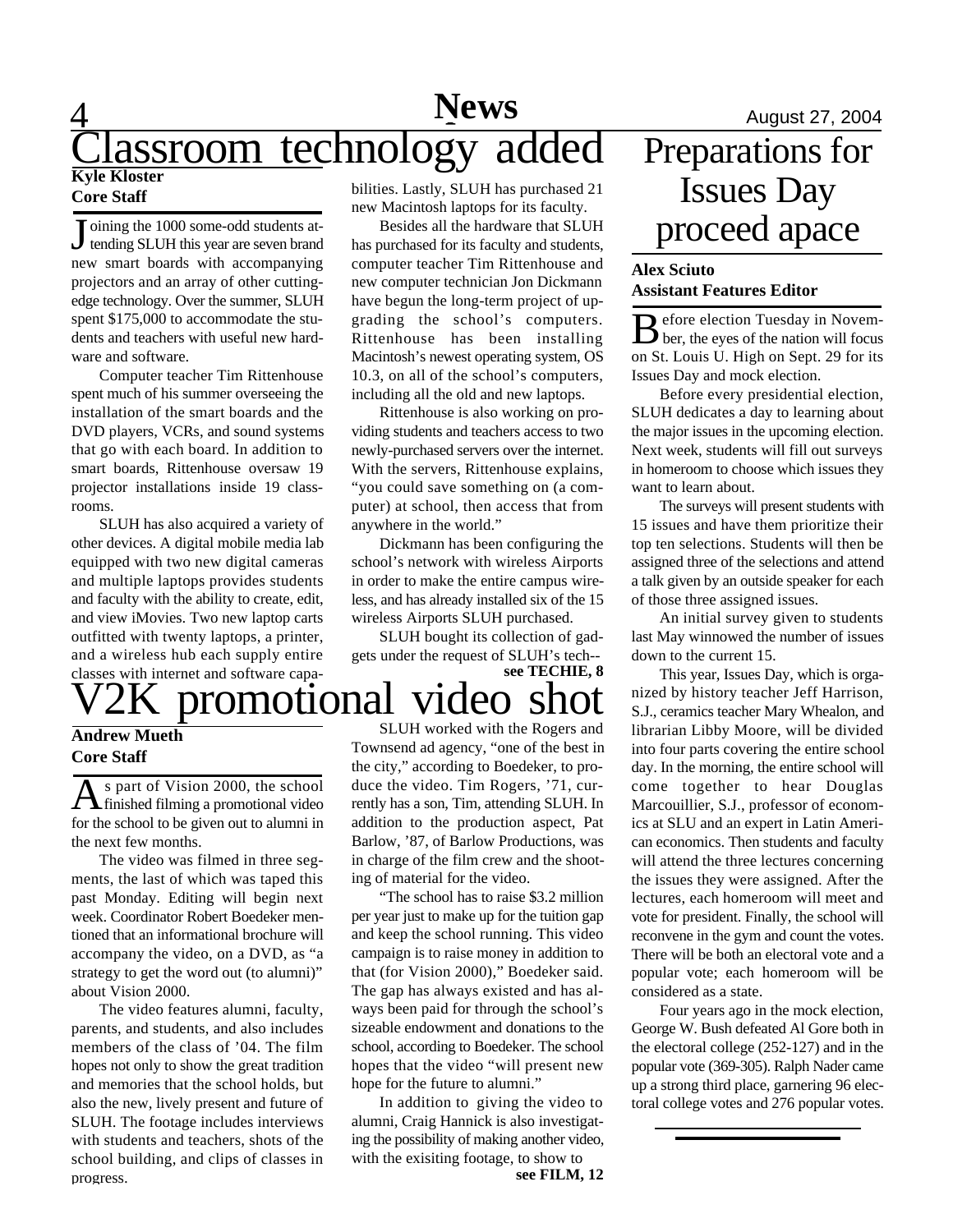## August 27, 2004 **Sports** 5

# Statechampbills hope to repeat in

### **Tim Malecek Reporter**

The 2004 St. Louis U. High<br>Ican'tbelieveitsnotgrassbills will be he 2004 St. Louis U. High challenged to meet last year's stellar state championship performance.

Last year's varsity team graduated 18 seniors, including five starters. The Martelbills will be hard-pressed to replace last year's powerful offense, led by Joe Germanese and W. David Mueller, but they are well prepared regardless.

The Jr. Bills conditioned as usual over the summer. Some players voluntarily attended conditioning camp and met with players from other teams to train.

Returning senior Paul Eschen, captain Brent Zang, and junior Malcolm DeBaun lead the skilled backline. Freshman Tommy Meier joins the already stacked backfield and should see considerable playing time.

DeBaun said, "The defense is stronger than last year, with plenty of experience."

Captain Tim Weir will manage the midfield with junior Zach Weiss and senior Connor Finnegan on his flanks. Weir is optimistic: "We should be pretty good in the midfield this year."

Scott Brown brings his 13 goals and 5 assists and joins with juniors Billy Ferris and Tom Irvin on the front line. Ferris posted 14 goals last year and Irvin dominated defenders on the B-team. The relatively young trio must compensate for the loss of last year's explosive offense.

Wyatt Woods will start the first game as goalkeeper. As usual, the heavily-contested goalie position will be decided on a game to game basis.

The inexperienced squad should be interesting to watch as they seek another great year. Said head coach Charlie Martel, "We lost 18 seniors. We're rebuilding a bit this year, but I'm optimistic in my players and hope to finish in the top 4 again this year."

The St. Louis area again holds many tough opponents, including the always dangerous CBC Cadets, who are presently ranked No. 1 nationally.

The Jr. Bills play their first game this Tuesday against a potentially threatening St. Mary's team. Martel says the team will have to be ready to play. Come support your FIFAbills Tuesday in the stadium at 6:00 as they seek back to back state championships.

## Football shows promise with No. 8 ranking

### **Bryan Glaenzer Reporter**

Ms. Kathy Robtoy manning her sta-<br>tion at the cafeteria cash register, Mr. Clark pacing the halls looking for the unwary student who lazily left his shirt tail untucked, the football team returning to the stadium: all signal the start of the new year.

This year's captains, Matt Behr, Dave Klug, Matthew Herzberg, and William Holleman, are looking forward to improving last year's record of 6-4.

SLUH was ranked No. 8 in the *St. Louis Post-Dispatch*'s preseason poll.

The Footbills enter the season prepared, as 12 team members traveled to the University of Illinois this summer to participate in the 7- 7 football camp.

The Pigskinbills return 12 starters, six offensive and six defensive.

The football team's main weapon this year will be its offense, led by the quaterback expertise of Behr, an experienced corps of receivers led by the 6'4" duo of John Warner and Curtis Hoette,

and the jaw-dropping speed of recordholding Stephen Simmons.

However, the offense may yet have one weakness, as Behr is taking snaps from an untested line. Not a single mem-



**Junior wide receiver Brennan DuVall (88) is brought down by a host of tacklers during yesterday's scrimmage.**

ber of the offensive line has ever played a down on the varsity level as an offensive lineman. Senior David Caldwell is expected to anchor the o-line after having started on the defensive line his junior year. Junior Mark Sharp will give Caldwell relief from his double starting position by stepping up at defensive tackle when Caldwell needs a break.

> The defense will be supplemented by Paul Chaney, who may be the fastest athlete in St. Louis, with a blazing 40-yard sprint time of 4.3 seconds.

> Other new additions this year include the sophomore giant and starting right tackle, Niko Mafuli (6'2", 270 lbs.), and the promising sophomore starting defensive back, Willie Shipp.

> In addition to new players, the team is adding a new defensive scheme, building upon the defense that they used last year. The new defense is constructed in order to confuse the opposing offense.

Although it is early in the season and the team needs to come together, head coach Gary Kornfeld is "pleased with their work habits" and the team looks primed for a promising start.

SLUH's first game will be held Friday at 7:00 pm when they host No. 6 Parkway South.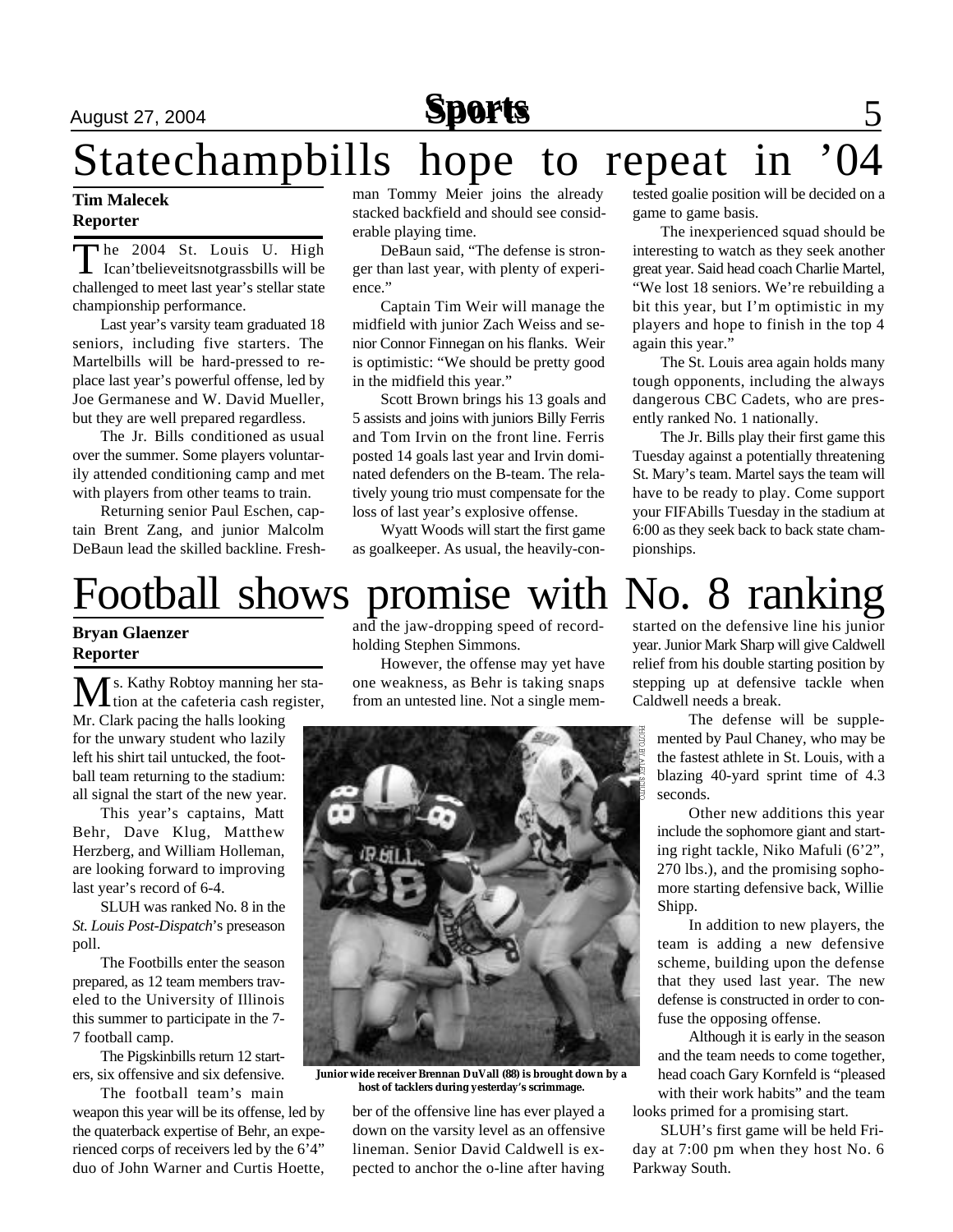## **Sports August 27, 2004**

## 6 Statechampbills hope to repeat in '04

### **Tim Malecek Reporter**

The 2004 St. Louis U. High<br>Ican'tbelieveitsnotgrassbills will be he 2004 St. Louis U. High challenged to meet last year's stellar state championship performance.

Last year's varsity team graduated 18 seniors, including five starters. The Martelbills will be hard-pressed to replace last year's powerful offense, led by Joe Germanese and W. David Mueller, but they are well prepared regardless.

The Jr. Bills conditioned as usual over the summer. Some players voluntarily attended conditioning camp and met with players from other teams to train.

Returning senior Paul Eschen, captain Brent Zang, and junior Malcolm DeBaun lead the skilled backline. Freshman Tommy Meier joins the already stacked backfield and should see considerable playing time.

DeBaun said, "The defense is stronger than last year, with plenty of experience."

Captain Tim Weir will manage the midfield with junior Zach Weiss and senior Connor Finnegan on his flanks. Weir is optimistic: "We should be pretty good in the midfield this year."

Scott Brown brings his 13 goals and 5 assists and joins with juniors Billy Ferris and Tom Irvin on the front line. Ferris posted 14 goals last year and Irvin dominated defenders on the B-team. The relatively young trio must compensate for the loss of last year's explosive offense.

Wyatt Woods will start the first game as goalkeeper. As usual, the heavily-con-

# Football shows promise with No. 8 ranking

### **Bryan Glaenzer Reporter**

Ms. Kathy Robtoy manning her sta-<br>tion at the cafeteria cash register, Mr. Clark pacing the halls looking for the unwary student who lazily left his shirt tail untucked, the football team returning to the stadium: all signal the start of the new year.

This year's captains, Matt Behr, Dave Klug, Matthew Herzberg, and William Holleman, are looking forward to improving last year's record of 6-4.

SLUH was ranked No. 8 in the *St. Louis Post-Dispatch*'s preseason poll.

The Footbills enter the season prepared, as 12 team members traveled to the University of Illinois this summer to participate in the 7- 7 football camp.

The Pigskinbills return 12 starters, six offensive and six defensive.

The football team's main weapon this year will be its offense, led by the quaterback expertise of Behr, an experienced corps of receivers led by the 6'4" duo of John Warner and Curtis Hoette,

and the jaw-dropping speed of recordholding Stephen Simmons.

However, the offense may yet have one weakness, as Behr is taking snaps from an untested line. Not a single mem-



**Junior wide receiver Brennan DuVall (88) is brought down by a host of tacklers during yesterday's scrimmage.**

ber of the offensive line has ever played a down on the varsity level as an offensive lineman. Senior David Caldwell is expected to anchor the o-line after having tested goalie position will be decided on a game to game basis.

The inexperienced squad should be interesting to watch as they seek another great year. Said head coach Charlie Martel, "We lost 18 seniors. We're rebuilding a bit this year, but I'm optimistic in my players and hope to finish in the top 4 again this year."

The St. Louis area again holds many tough opponents, including the always dangerous CBC Cadets, who are presently ranked No. 1 nationally.

The Jr. Bills play their first game this Tuesday against a potentially threatening St. Mary's team. Martel says the team will have to be ready to play. Come support your FIFAbills Tuesday in the stadium at 6:00 as they seek back to back state championships.

started on the defensive line his junior year. Junior Mark Sharp will give Caldwell relief from his double starting position by stepping up at defensive tackle when Caldwell needs a break.

> The defense will be supplemented by Paul Chaney, who may be the fastest athlete in St. Louis, with a blazing 40-yard sprint time of 4.3 seconds.

> Other new additions this year include the sophomore giant and starting right tackle, Niko Mafuli (6'2", 270 lbs.), and the promising sophomore starting defensive back, Willie Shipp.

> In addition to new players, the team is adding a new defensive scheme, building upon the defense that they used last year. The new defense is constructed in order to confuse the opposing offense.

Although it is early in the season and the team needs to come together, head coach Gary Kornfeld is "pleased with their work habits" and the team looks primed for a promising start.

SLUH's first game will be held Friday at 7:00 pm when they host No. 6 Parkway South.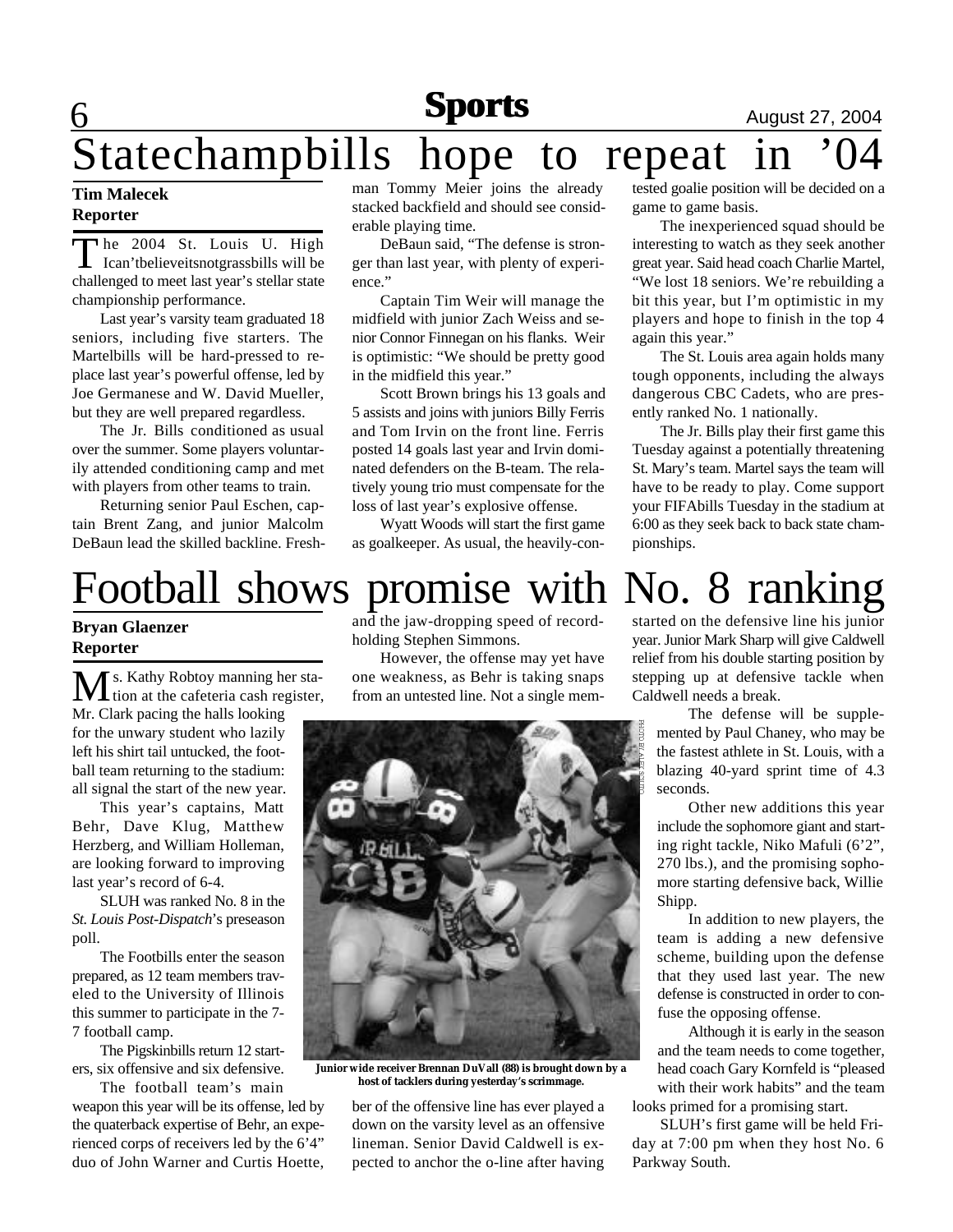# **Paul Michaelson: Social Studies**

### **Drew Deubner Reporter**

 $A<sup>long</sup>$  with the inevitable coming of the new school year comes a new long with the inevitable coming of group of teachers to help us along. One of the educators that SLUH has been blessed with is Dr. Paul Michaelson.

Michaelson grew up in the suburbs of Detroit and earned his undergraduate degree at the University of Michigan, majoring in history and German.

Following his graduation, he departed and completed more graduate work in the subjects of Modern Language and Litera-



ture at Wayne State University, which is located in his home state of Michigan.

Michaelson has been teaching both social studies and German for fifteen years. The last

nine have been spent at Lutheran High in St. Charles.

Since coming to SLUH, Michaelson has been assigned AP U.S. Politics, Economics, and Global History I. "I really strive to prepare students to grow and learn not only on a educational basis, but on a personal basis, too," Michaelson said. "I really want the students to have a sense of ethical responsibilities, too."

Michaelson looks forward to the upcoming school year, and he has high expectations for his students, his colleagues, and himself.

## *Quote of the Week*

"Education is a weapon, whose effect depends on who holds it in his hands and at whom it is aimed."

—Joseph Stalin

## August 27, 2004 **Sports** 7

### New faces: new veteran teachers **Barbara Osburg: English Michael Marchlewski, S. J. : Theology Eric Durban Reporter**

### **Scott Mueller Reporter**

In an effort to equalize the Jesuit pres-<br>lence at high schools in the St. Louis In an effort to equalize the Jesuit presarea, Michael Marchlewski, S.J. came to St. Louis U. High from DeSmet this year. He will teach two freshmen theology



Marchlewski grew up in North City and graduated from SLUH in 1954. He decided to become a Jesuit because he wanted to be like

his Jesuit teachers here at SLUH, and he has now been a Jesuit for 50 years.

Marchlewski had a long teaching career before coming to SLUH. He first taught at Rockhurst High School in Kansas City, where he taught Latin, French, Greek, and English from 1961 to1964.

Following Rockhurst, Marchlewski went to study theology for four years in Nouvain, Belgium, before returning to Rockhurst in 1969, where he taught until 1983.

The next year Marchlewski went on sabbatical for an almost year-long retreat. When he finished his retreat, he went to Denver to teach at Regis High School, another Jesuit school. He taught there until 1991, when he went to Madrid, Spain to work in administration for St. Louis University. He stayed for one year, then returned home to teach at DeSmet, where he taught senior theology for 12 years.

Now, back at SLUH, Marchlewski says, "bad pennies always return."

A fter 22 years of teaching in the Park-<br>way school district, Dr. Barbara fter 22 years of teaching in the Park-Osburg brings her experience to the St. Louis U. High English department.

Osburg brings a total of 32 years of

teaching experience to SLUH. She retired from P a r k w a y North last year.

A l o n g with instructing three sec-



tions of freshman English, Osburg will also teach in her area of expertise, American Literature, a subject she completed her doctorate in at St. Louis University.

Osburg looks forward to working with her SLUH students in part because her own son has gone off to college in Iowa this fall.

The transition to SLUH this year has been somewhat challenging for Osburg because of her unfamiliarity with the students. "I was at Parkway North for so long that everyone knew me," Osburg said. "I could walk down the hallways and kids would say 'hi.' I have to build that here."

### THIS WEEK IN PREP NEWS HISTORY **By Darryl Lee, August 29, 1980**

"As many students have noticed, this year there has been a slight change in the appearance of the demerit cards. While the changes won't affect most students, for those of you rowdies who value your personal demerit collection, read on. There will be only thirty demerits on the card as opposed to forty last year. The first two jugs can be attained by getting ten demerits as last year. The next five jugs can be yours for the price of only four demerits."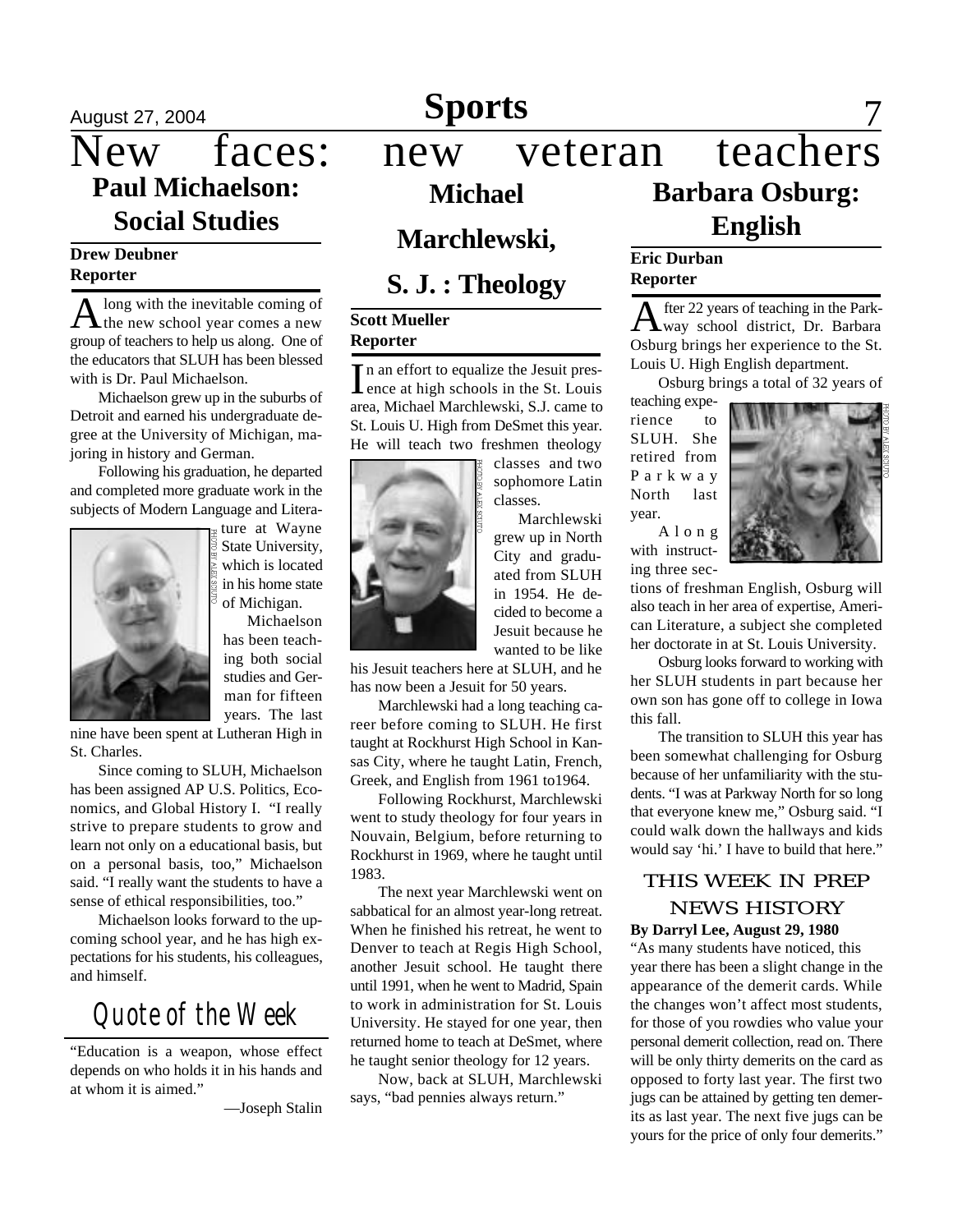**Sports August 27, 2004** 

## $\frac{8}{\text{They}}$ keep coming: new teachers **Colleen Rockers: CSP Director / Theology**

### **Sean Powers Core Staff**

Theology teacher Colleen Rockers has<br>descended 8,000 feet from her previdescended 8,000 feet from her previous home outside of Denver

to join the faculty of St. Louis U. High in her office inside the campus ministry office. In Colorado, Rockers taught theology and ran the campus ministry at J.K. Mullen High School, a co-ed school run by the Christian Brothers. She earned an English degree from South Dakota State University and her master's degree in theology

from St. Thomas Aquinas Institute in Denver. This will be her 12th year teaching at both private and public schools. Along with her teaching career she has four children.

Rockers will assume the role of CSP moderator and teach three sophomore theology courses. On coming from being campus minister in Denver to CSP mod-

### **OUARTERS**

#### (from 6)

against eventual state runner-up CBC the next day, on May 24th. SLUH came in knowing the contest would be difficult, as CBC had defeated SLUH 10-6 earlier in the year.

Coming off a first round bye, the well-rested Cadets prevailed, winning 9- 3. After tying the game at one, things went downhill for the Jr. Bills.

SLUH ended the season with a 9-12 record, including tournaments that challenged the team with tough competition. Goalie Ben Zaegel posted an 8-8 record with 237 saves and a 69.5% save percent. Junior Joe Hof led the team with 40 goals and 55 points, while Tyler Orf posted 17 assists.

erator here, Rockers said, "They are still part of the same package. I can do a little more in-depth piece of the work, instead of being one person in charge of all of it." About coming from a co-ed school to

> an all male school, Rockers commented, "The boys have been amazingly respectful, and there are very special young men that are here, so I'm fine with all boys."

Rockers looks to continue the strong presence that CSP has had in the school and, along with STUCO, looks forward to a high percentage of participation from all the students.

Rockers said, "There are some new sites, and certainly many returning sites, I think you will find that there are as many if not more programs this year."

### TECHIE

#### (from 4)

nology committee, headed by Peggy Pride, who is also the faculty technology coordinator. The committee surveyed the faculty for interest in various classroom tools, and found a substantial demand for the smart boards and projectors.

Despite the complex and accidentprone qualities associated with most new technologies–especially computers– Rittenhouse, who focuses on helping the faculty learn how to utilize their new machines, commented that he has received fewer requests for help with the technology than he anticipated. Rittenhouse explains that he expected a lot of need for help among faculty at first because, "There's a learning curve for everything."

Theology teacher Matt Sciuto, one recipient of a new projector, expressed his appreciation for the tools and excitement for the new possibilities in teaching. Sciuto said the faculty "are willing to go through the learning process so they can enhance

# **Eric Jefferson: Chemistry**

### **Eric Durban Reporter**

A fter Facilities Director Patrick<br>Zarrick left the science department, fter Facilities Director Patrick Bill Anderson took his AP Environmental Science class, vacating some of his chemistry sections. As a result, Eric Jefferson

has joined the science department this year.

A f t e r graduating from the University of Missouri-Rolla with a degree in chemical engine e ring, Jefferson spent



the past year teaching chemistry at Normandy High School.

Jefferson is excited to come to a school where many students exhibit a high level of "respect for education and school." His classes include two sections of qualitative chemistry as well as two sections of chemistry.

"I would like to create an avenue of learning for students where they can also have fun," expressed Jefferson. Jefferson also coaches the offensive and defensive lines for the C-football team.

teaching. You don't have to just use writing any more—there are visuals."

Although Sciuto is very happy with the new devices and their teaching uses, he voices the importance of avoiding too much of a good thing saying, "We're very aware of too much technology. Reading and writing—we can't replace that."

Pride agreed, saying, "We'll keep an eye out for new technology and see if it's applicable, but we don't want technology to drive our curriculum—we want our curriculum to use technology."

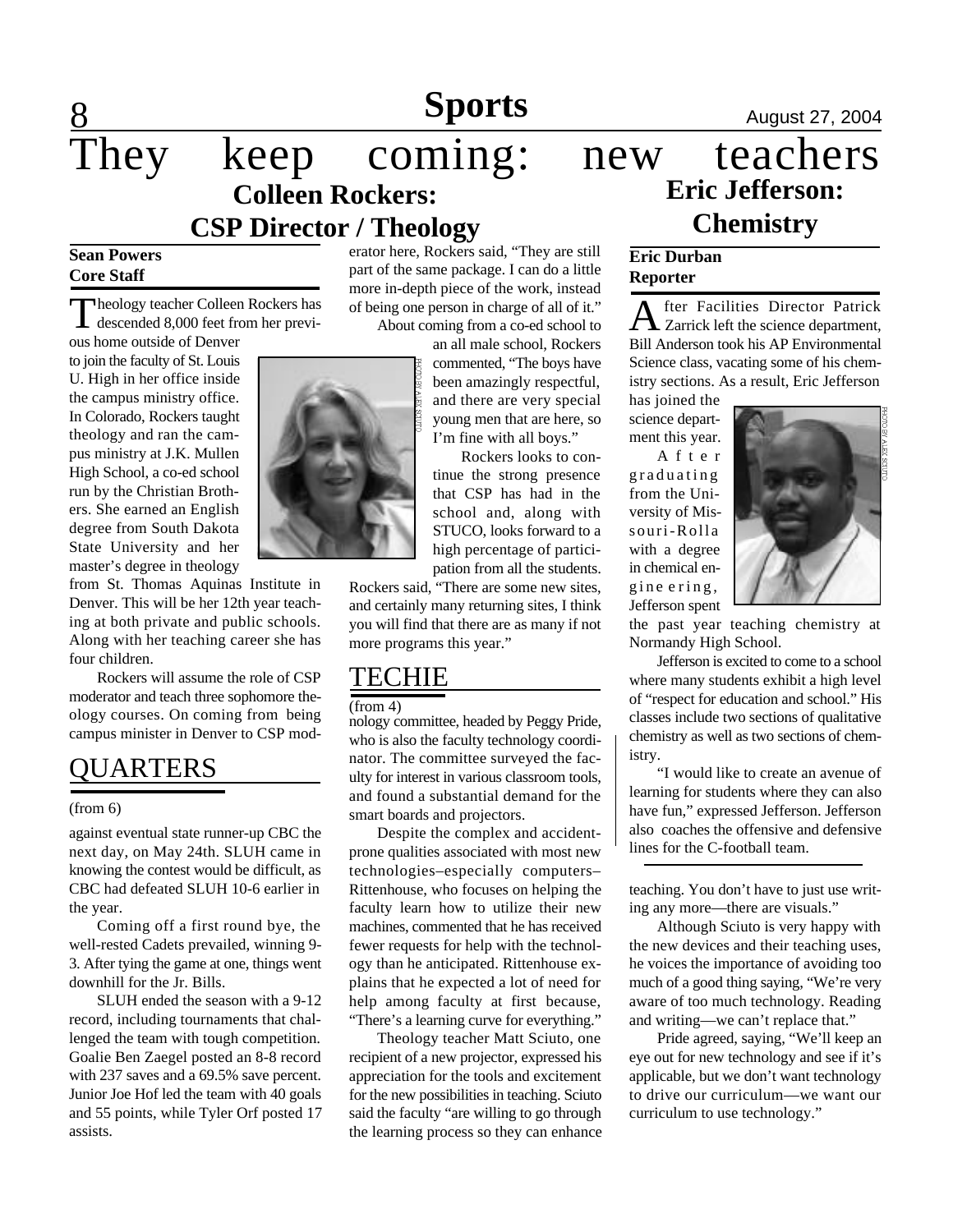## **News**

## August 27, 2004 **Sports Space Secure 27, 2004** Space 31, 2004 FORESIGHT

#### (from 3)

The administration has not determined the usage of space in the Student Life Center yet, but has sought input from STUCO. It has been determined, however, that the Student Life Center will feature a commons housing student activities rooms such as STUCO, yearbook, and *Prep News* offices, the pastoral office, and a reception hall. Sheridan also pledged to seek input from students following his presentations to the school next week.

As of press time, SLUH had raised an estimated \$27 million of the \$32 million

total budget for Vision 2000. Digman said that \$12 million of the \$27 million has already been paid and an additional \$15 million has been committed. SLUH still has \$5 million to raise for the completion of the project. Because SLUH's current Vision 2000 money is

invested in the short-term, SLUH will have to raise the additional \$5 million rather than receiving it in interest on the invested money. "The interest that's accruing from (the investments) is minimal at best," Digman said.

The \$32 million was divided by the administration into four parts in the summer mailing: Scholarship and Debt Retirement (47%, \$15 million), Student and Academic Services (30%, \$9.5 million), Campus Development (7%, \$2.4 million), and Competitive Athletic Facilities (16%, \$5.1 million). The Scholarship and Debt Retirement portion, says Digman, can further be broken down into \$10 million "specifically for scholarship endowment" and \$5 million with which SLUH has the flexibility of "paying off debt or just keeping it invested."

Part of the debt Vision 2000 will pay down comes from the renovations of the building which took place between 1992 and 1996. Sheridan said that the modernization of the building that took place in the mid-1990s was necessary, but had "a lot of debt attached to it." Digman compared SLUH's debt to a mortgage and said that SLUH pays down principal and interest every year.

In addition to past debt, SLUH incurred some debt during the property acquisition phase of Vision 2000, which was completed in 2003. Vision 2000, however, will not add any additional debt to SLUH, as all debt incurred during Vision 2000 will be paid off by the time the project is finished. Digman has promised "no new debt."

Throughout the project, one of



SLUH's goals has been to grow the endowment. This goal becomes more difficult with high construction costs in the current budget of the project. SLUH, however, has cleared this hurdle by matching each dollar spent on construction with a dollar put into the endowment and not beginning construction until a concordant amount for the endowment has been secured.

Currently, there is a gap between the cost of a SLUH education and what students pay, a gap that will remain the same due to the cyclic nature of the investments coming in and SLUH investing in future projects. According to Sheridan, there will be more of a return from the \$15 million endowment investment each year, and this return will lower the gap. Conversely, with each passing year and new project, SLUH's operating costs will rise, thus raising the gap to its previous level.

For each dollar spent on construction, SLUH has budgeted a dollar to go into the endowment, which will eventually total \$15 million. According to Digman, SLUH invests endowment money for a 9 to 10 percent return. The Board of Trustees has stipulated that SLUH can draw no more than 5.75 percent of the return, the rest of which must be reinvested. Money drawn from the interest goes to increases in scholarships, debt retirement and miscellaneous costs.

Money raised for Vision 2000 is also used to modernize SLUH's current facilities. Sheridan cited examples of using Vision 2000 to pay for expenses beyond the operating budget, such as the replacement of the compressor in the Jesuit Wing

> and financial aid. According to Sheridan, some Vision 2000 money is "(applied) to the needs of today."

Future plans for Vision 2000 include a soccer stadium and regulation-size track (\$1.5 million, summer of 2005), a baseball field (\$600,000, summer of

2005), and joint parking with the Science Center (\$3 million, summer of 2006).

The final part of Vision 2000 will be retrofitting abandoned space in the current school building, which will include current club rooms and the cafeteria. Possibilities for retrofitted areas include: a second physics lab, a lecture hall, and increased space for the art department.

Sheridan summed up the goal of Vision 2000, as being to "make our school... not extravagant but excellent in every regard," a statement echoed by Digman. Sheridan says that Vision 2000 will "affect every aspect of the life of SLUH."

### **Classified**

Jeep Cherokee for sale 2000 Black 4-door Excellent condition Gray interior, new tires 84,000 miles See Mrs. Maurer for details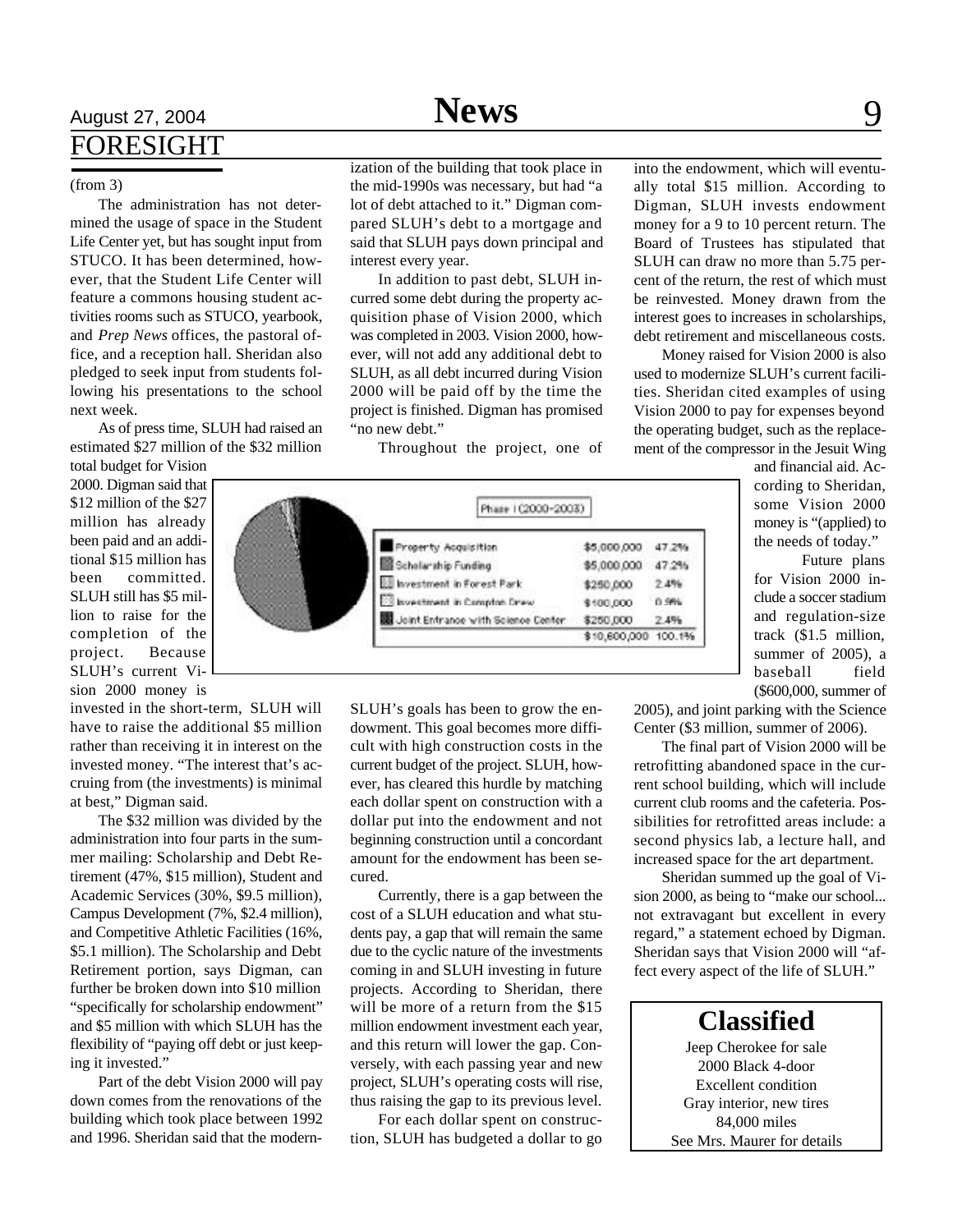

#### (from 1)

was solid, true, and had no possibilities of failure in the future.

Crews then leveled out the field and ran tests to check the field's stability. After it was deemed stable, Tarlton laid down a fine fabric over the base which maintains the stability of the sub-base.

An expansive flat net-like drain system was laid directly over the fabric. The net system will collect up to eight inches of water an hour during rain storms, and then transport the water to the new storm drain pipes.

To begin the sub-base, crews laid

down layers of medium-sized rock on top of the net-drain. Then came layers of finer rock pieces with less than 3/8 inch diameter, and included a lot of rock as fine as powder, until they achieved a sub-base cons i s t e n c y deemed acceptable by Sportexe.

were then precisely cut out and each colored piece was inlaid and attached.

Presently, crews are laying down a rubber-sand mixture at 1/8 inch at a time until they achieve a depth of 2 inches. The green artificial turf strands will stick up 1/ 2 of an inch above the rubber-sand mix. Upon completion, 150 tons of rubber and sand will cover the turf.

The extensive weight will help to stretch out the turf, after which the turf will be stapled to the inside of the track, securing it in place.

Then a rake-like machine pulled behind a tractor will be dragged over the soccer goals, and a scoreboard.

Regulation soccer and football lines are permanently printed on the Sportexe. Sports that require different lines, such as lacrosse, will have those painted on prior to games. "With too many lines on there, it would have looked like a tic-tac-toe board," said Wehner.

The Sportexe provides many advantages for the athletic and Phys. Ed. department.

The new turf opens up the stadium to greater use by underclassman sports. Teams such as C soccer or C football that used to play only one game each year in the stadium will

> now be able to play most of their home games there without risk to the field qual-

> Also, on days that no game is scheduled in the stadium, teams can practice there. Wehner stated that varsity football and

ity.



**The stadium on Thursday, when finishing touches were being put on the turf.**

Zarrick said, "(The rock) is just as hard packed as the Katy Trail."

The Sportexe team then came in on July 26th, after the completion of the subbase, and began to lay down the turf. The crew laid the turf out in five-yard strips, beginning with the strip on the 50-yard line.

Once the pieces were laid out, the team began sewing and gluing all the pieces together.

"To my knowledge, we are the only high school or college field to have the pieces of turf sewed and glued together. Generally they only do that for the professional level fields," said Zarrick. "We felt that the seaming process is critical to a good field over the long haul."

All of the necessary colored marks on the field, including hash marks, sidelines, and the logo in the center of the field field, which helps the rubber and sand settle and the artificial turf fibers stand up. This maintenance will also occur a couple times each week depending on frequency of use. Also, every month or two, rubber and sand may be reinserted depending on necessity.

Although the construction should end on schedule, that doesn't mean the summer was without delays.

Early on in the construction process, a patent issue was raised by one of Sportexe's competitors. SLUH found the issue to be without merit; however, it cost a lengthy period of construction. Compounded with four days lost to heavy rains, the delay totaled over two weeks. This was followed by the two weeks of storm drain pipe removal and installation.

In addition to providing SLUH with the turf, Sportexe also gave SLUH a credit which was used toward new uprights,

varsity soccer will be given priority during the fall sports season.

In addition to being used more extensively for games and practices, the stadium will now also be made available to PE classes. "What that field does is open up another classroom for us," said Wehner. "I think it's safer that the kids are (in the stadium) as compared to the PE field."

Wehner also speculates that the new Sportexe turf will be safer than a natural grass field would be in many instances. "It just makes a lot of sense that a turf field in late October, early November, is a lot safer than a football field or soccer field that has been torn up (throughout the year)." Wehner said, "You just don't have ruts or uneven spots ever on an artificial turf field."

Both soccer coach Charlie Martel and varsity football coach Gary Kornfeld are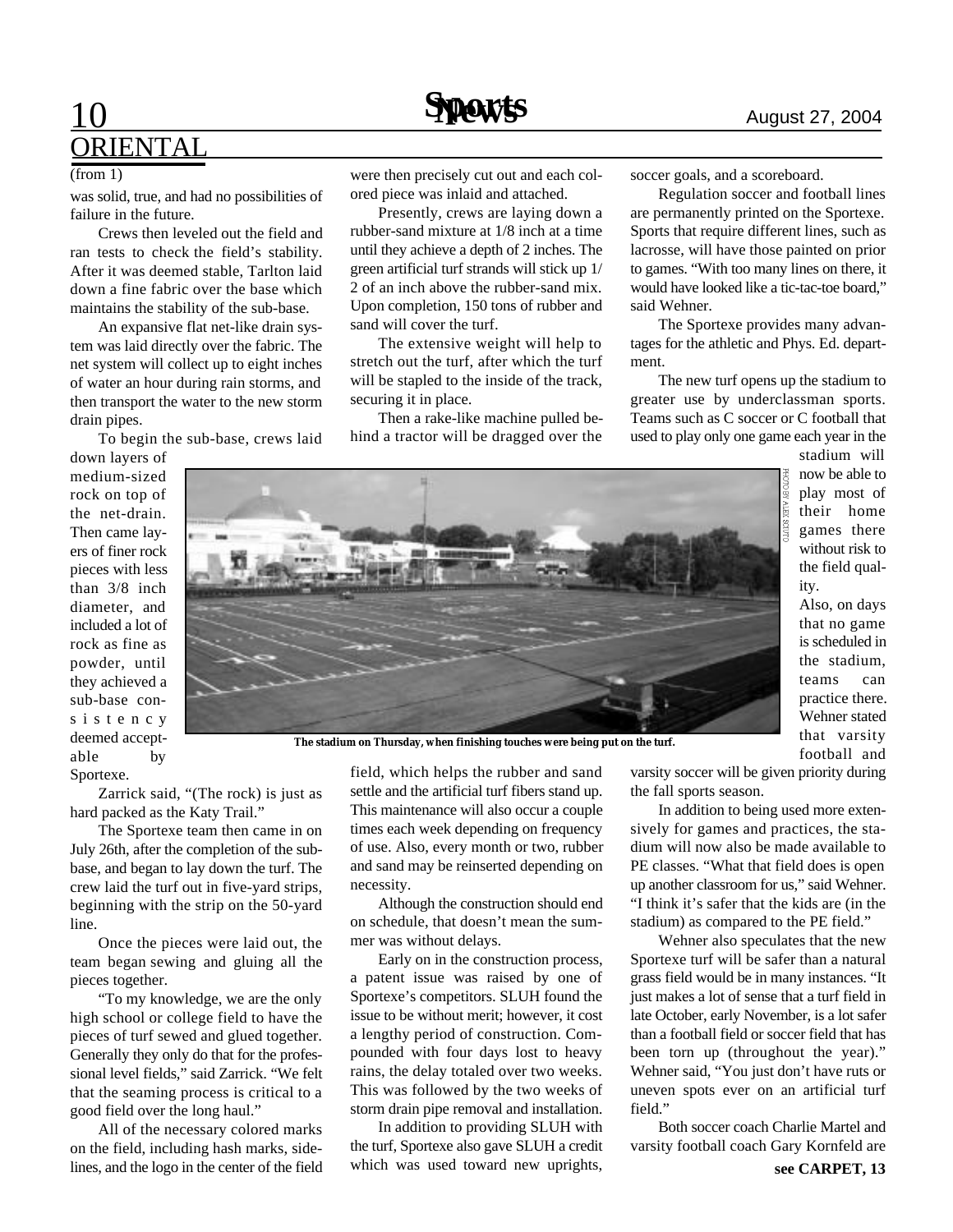## August 27, 2004 **Sports News** 11 Moran prevents (???) fire Snake could be

### **Alex Sciuto Assistant Editor**

Thousands of times larger than all other<br>objects in our solar system, the sun housands of times larger than all other gives the Earth nearly all the energy needed for life to survive. But sometimes the sun can be cruel and malevolent. When the sun chooses the dark over the bright, English teacher Rich Moran stands at the ready to protect humankind.

This past June, the sun began its latest assault on Earth, choosing SLUH as its attack point. Around 4 p.m. one day, a seemingly peaceful time well past the sun's noontime power, light rays began streaming into the east hallway windows near the English office.

"Mrs. (Patricia) Coldren's classroom, 201, was being cleaned, so the contents had been evacuated and they were out here in the hall, including the projector," Moran said. The projector would prove key in this bizarre and dangerous plot.

Moran continued: "The sun was coming through that window (outside of 201) directly and the projector was set up so it was aimed directly at that window. What I noticed when I came up was that there was smoke coming off the thing, and then... I went over to investigate."

Investigate Moran did, coming up with some startling information. Not only was something smoking, but that something was a *Catcher in the Rye* project, presumably from a sophomore class. The sun's machinations involved not just complete domination of humankind, but also the eradication of English literature.

### NORCO

#### (from 2)

draft. Accepted by the faculty during the faculty meeting on Aug. 20, the statement then moved to Schenkenberg and the board's decision.

Despite these seemingly sizable revisions, however, the committee emphasizes that its changes do not modify the actual mission of the school itself.

"Every statement is reviewed with

"(The projector) had burned a little hole that was smoking, and so I saved the school by sliding (the projector) a couple of feet to the left side," Moran said. Moran not only protected all of humanity, but he is also very humble about it.

But why?

According to certain anonymous sources close to the *Prep News,* interesting and incriminating evidence has established a startling horrifying pattern for Moran. Or should he be called Rich "Pyromaniac" Moran?

Four years ago, the Currigan room deep fryer caught fire, and "Pyro" Moran was the first to discover and report the fire. "He really needs a lot of attention," the anonymous source reported. "Maybe he burns stuff for glory and fame in the *Prep News*?"

The greatest of all Midwest fires, the Great Chicago Fire of 1871, started in the barn of Mr. and Mrs. Patrick O'Leary, but the cause has never been found. Could Moran have started the Great Fire? Experts and anonymous sources emphatically say "yes."

Even though the Chicago fire began 133 years ago, Moran has been known to vacation in the Chicago area. Also, he has long been a vocal opponent of the Chicago Cubs. Who knows to what ends this maniac will go to guarantee a Cardinals pennant?

Whether Moran is a great hero or desperate arsonist remains to be seen. But will the school survive its next brush with fire?

the spirit of its time. (The old statement) seemed dated," said Moran. "(The new statement) better fits the perception and reality of SLUH to secure the identity that SLUH already has."

Elaborated Cummings, "No matter what the words are, I think it is important for a group of a people to come together and re-own their mission... It is in this ownership that we have found vision."

## loose in school **Brian Krebs Core Staff**

I magine a snake slithering and slinking<br>through the hallways of the school, **T** magine a snake slithering and slinking surprising unsuspecting students and faculty going about their daily routines. According to science teacher Steve Kuensting, this very scenario has a 60 percent likelihood of occurring on campus sometime soon.

At the beginning of the summer, Kuensting discovered that one of his corn snakes was missing from its cage in his classroom, S201. The lid to the cage was ajar. Kuensting deduced that someone took out the snake to observe it and put the lid to the cage on improperly. Kuensting explained, "The way it works is the locks on top have to be locked into position so the snake can't push the lid up. It's possible what they did was (they) took the snake out, handled it, put the snake back and stuck the lid and did not put the locks back in the slots... As a result the snake just pushed his way out."

Corn snakes are very popular househeld pets. Constrictors that primarily eat rodents, they rarely grow beyond five feet in length. Although the snake isn't venomous, Kuensting cautions, "If you try to pick it up, there is a chance you could get bit." He added that the snake would be unable to survive the extreme variation in weather patterns notorious to the St. Louis area. The snake will, however, be able to survive around the school for the time being by feeding on the rodent population. But, come the end of summer, Kuensting is confident the snake will die.

Kuensting elaborated, "There's a 60 percent chance it's somewhere in the building, either dead or alive, and a 40 percent chance that somebody took it." He also added that, included in that 40 percent is the possibility that the snake escaped the building after being irresponsibly put back.

This is not the first time a snake had found its way out of its cage and into the **see GAME OF CHANCE, 15**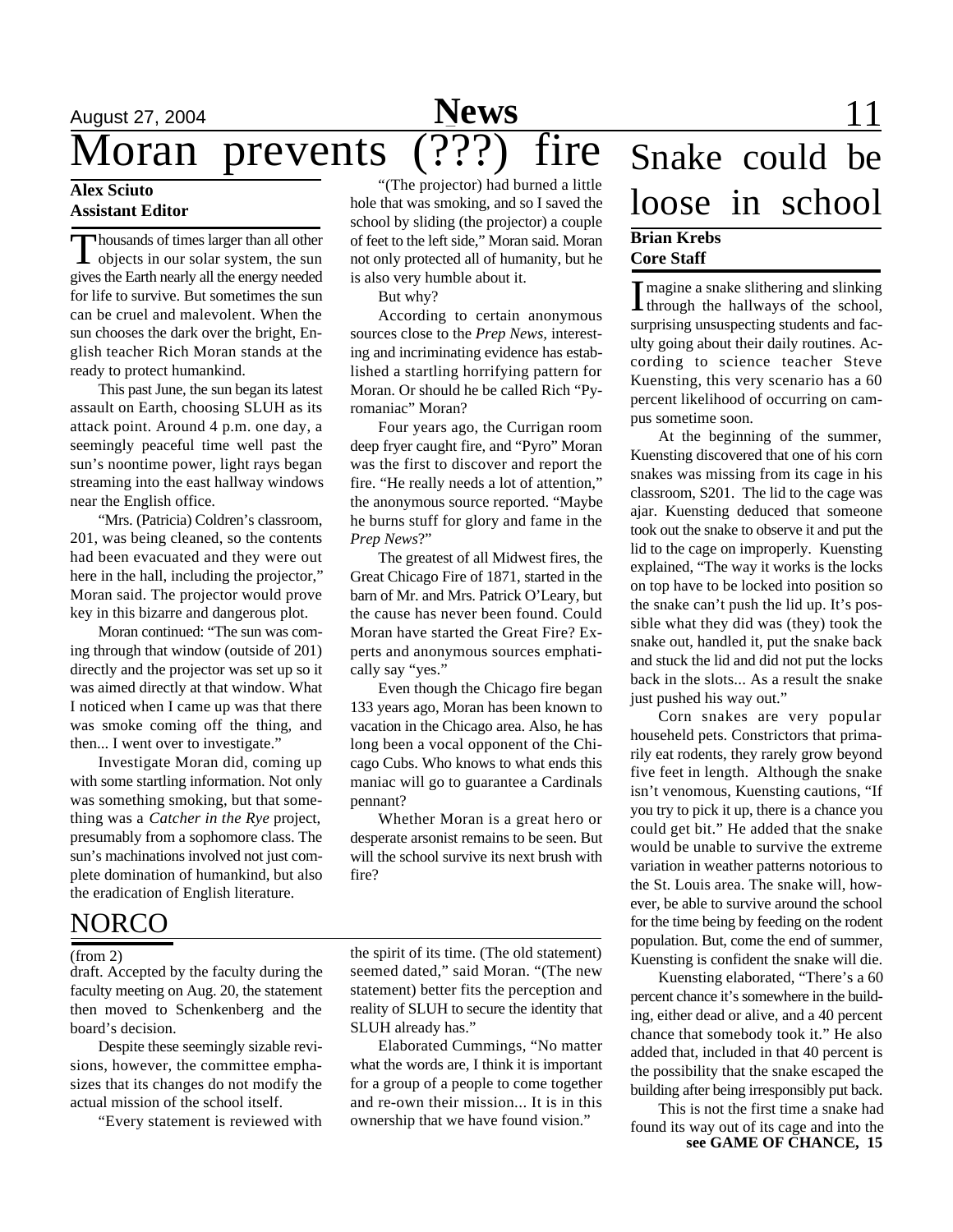# *PREP NEWS* VOLUME LXIX PLATFORM/POLICY

As the student-run newspaper of St. Louis University High School, the *Prep News* is a weekly publication which strives to inform the SLUH community about events and people, with its focus on those pertaining to the school, primarily through the written word.

The *Prep News* is neither the voice of the administration nor the students. Rather, the newspaper serves to gather and disseminate information for the entire school. The *Prep News* editors and staff members make every effort to be objective in their news coverage and editing, and they strive to be unbiased in their athletic reporting.

The organizational structure of the *Prep News* differs slightly from that of recent years. This year the *Prep News* has one editor in chief, one sports editor, and a features editor. The members of the editorial staff are co-workers and share the duties of writing, copy-editing, layout, and staff management. The editors

### FILM

#### (from 4)

prospective applicants to St. Louis U. High.

"Many schools have a video that they show to (grade schoolers) interested in coming there for high school," said Hannick, who added that he, along with Dr. Mary Schenkenberg and Fr. Paul Sheridan are "considering the possibility (of making a separate video), determining if it would be a good idea. We want an upto-date representation of the school."

Although this video would use the same footage as the one being made for alumni, the fact that it is intended for a different audience means that it would emphasize different parts of the footage.

Although the video costs a good amount, the school hopes that it will be worth the price by inspiring alumni to

are supported by a core staff of regular reporters, who are frequently underclassmen.

It is the role of the editors to seek out and facilitate the reporting of all significant news at SLUH. While any faculty member or student is welcome to submit suggestions for potential articles, the *Prep News* is never obligated to publish any article idea; the editors reserve the right to deem any potential article un-newsworthy and retain it from publication for this or any other reason.

Our primary emphasis as editors of the *Prep News* is upon accurate reporting, careful editing, and clear writing. But we do attempt to include some visual expression—photography, drawing, technical aids, etc.—in every issue. Despite our desire to make the paper visually appealing, we commit ourselves not to allow form to supersede substance.

The *Prep News* strongly encourages

donate money to SLUH, by, as Boedeker phrased it, "presenting and representing SLUH as it is."

### 14 STRAIGHT

### (from 6)

1, reaching junior pitchers Morgan and Matt Ikemeier for three runs each.

CBC's starting pitcher Aaron Cox pitched seven innings of four hit ball, allowing only one run on a fourth inning RBI single by junior Brandon Beal.

"We didn't play as well as we wanted to play," said Nicollerat.

SLUH ended the season with a 20-7 record overall and 3-5 in the tough MCC, which included eventual state champion Vianney.

Nicollerat concluded, "The kids did a good job. It was a fun year."

underclassman involvement, and our office on the second floor of the Jesuit Wing, room J220, is always open for involvement, criticism, praise, or suggestions. Without student reaction and feedback, the *Prep News* could not function.

If the *Prep News* is inaccurate, we will try to correct any significant error in the following issue.

Furthermore, the editors assume sole responsibility for the text of news and sports articles, features, and editorials. We encourage faculty or students who take issue with the manner in which the news was reported or find an error to bring it to the attention of the editors, not the individual reporters.

This is the platform and policy of the editors of Volume LXIX of the *Prep News*.



**Editor in Chief:** Greg Fox **Sports Editor:** Tim Huether **Features Editor:** Alex Sciuto **Core Staff:** Timo Kim, Brian Krebs, Sean Powers, Kyle Kloster, Andrew Mueth **Advisor:** Mr. Steve Missey **Assistant Advisors:** Mr. Frank Kovarik, Mr. Sean O'Neil

**Computer Consultants:** Mr. Tim Rittenhouse, Mr. Jon Dickmann The *Prep News* is a publication of St. Louis University High School. Copyright ©2004 St. Louis University High School *Prep News*. No material may be reprinted without the permission of the advisors and editors.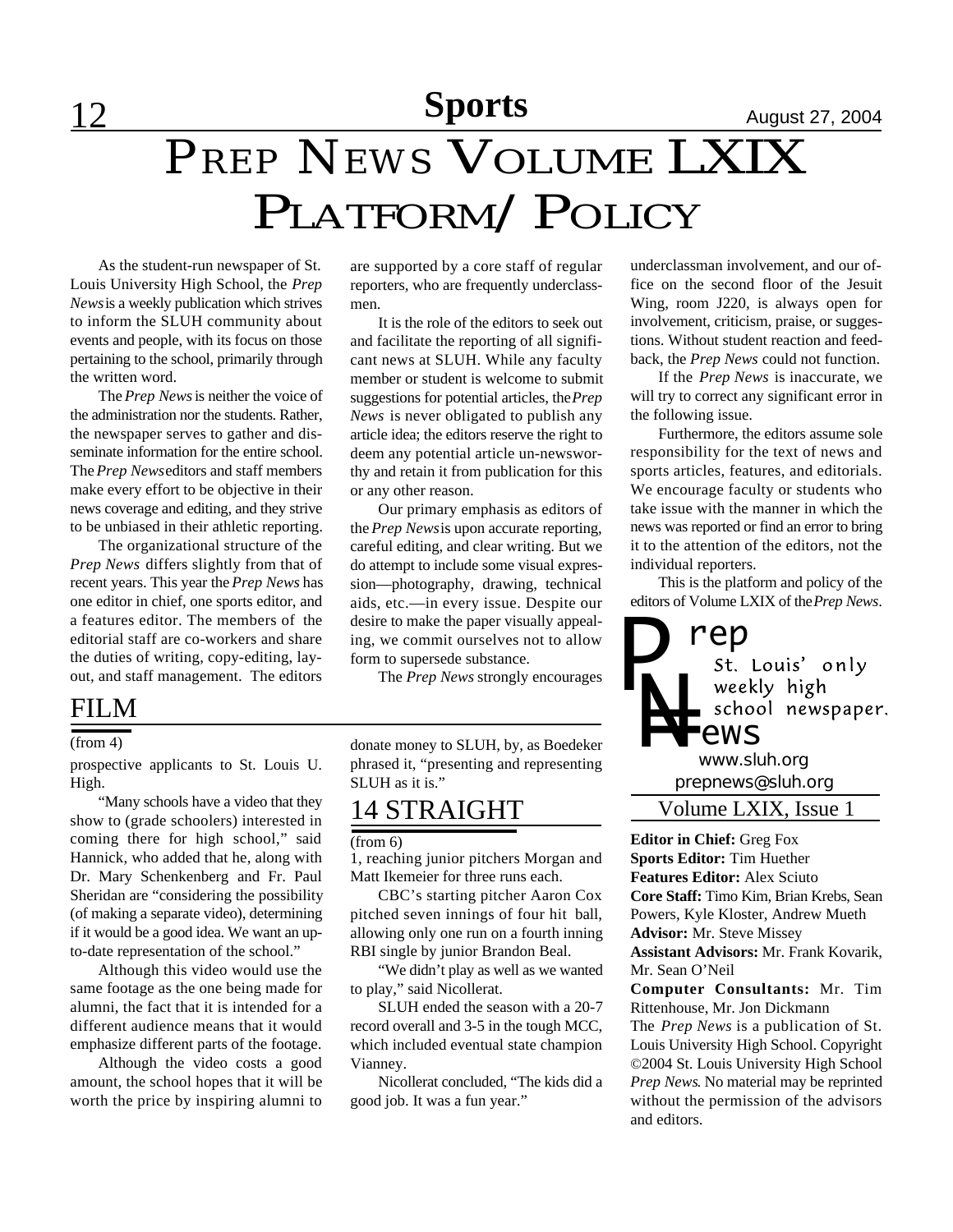### SIR MIX-A-LOT

#### (from 1)

These changes are highlighted in the updated Parent/Student Handbook. Pre-sale tickets, recently only required for non-SLUH males, are now required for all visitors. The gate will also be closing at 9 p.m., an hour into the mixer. It is also recommended that parents wait to make sure their son or daughter has gained entry to the mixer. Director of Security Charlie Clark has sought the help of the St. Louis Metropolitan police department to help with drop-off on the Oakland lot.

Not only has STUCO been working on reducing the number of people, but they have also enlarged the party area. TKO will be present in a duo of DJs on Friday. One will be in the traditional spot, at the west end of the gym. However, there will be another DJ stationed on the upper field sheltered by a tent covering the portion on the upper field west of the sidewalk.

STUCO attempted this indoor/outdoor format last year for the Spring Fling mixer, but it was cancelled because of rain. The additional dance area served to increase the possible number of attend-

### CARPET

### (from 10)

excited about the new Sportexe surface.

"I have always been in favor of getting artificial surface," said Martel. "You always have the same surface every time, and it plays just like grass, just as slow as grass."

"(Sportexe) plays like grass, feels like grass, everything's just exactly the same as grass," said Kornfeld. "It enables you to play a game, whatever game it is whether it be football, soccer, lacrosse, Ultimate Frisbee, whatever—on a field that has been rained on and rained on and rained on, and still you can have a very good game…. It enables you to play contests on some evenings that you might not be able to play otherwise."

SLUH is still also considering using Sportexe in the new soccer field and practice fields, but that decision is pending and should be made in the next six months.

ees. However, Principal Mary Schenkenberg announced that the mixer would be limited to 3,500 people in hopes of reducing the crowd inside the mixer. Schenkenberg elaborated, "The Back to School (mixer) last year was too crowded. You couldn't move. It was so hot. There was water dripping from the ceiling."

However, the changes made seem to have only worsened the problems. Enforcing pre-sale tickets has forced STUCO to divide up the tickets some way. STUCO sent tickets to various private girls schools. The remaining 2,000 or so were available for STUCO to give away during the week to non-SLUH male visitors. This has led to many ticketless teens, especially girls in public or co-ed schools that didn't receive pre-sale tickets. In fact, many people from other schools have called asking how they can get tickets.

STUCO moderator Brock Kesterson said of the plan, "Did it work? I don't think it did."

Assistant Principal for Student Affairs H. Eric Clark also cites concern for the new system of pre-sale tickets: "We have to control the crowds...(However), we shouldn't use the tickets to create the

number limit because when you do that (there are too many people excluded)." Clark instead believes that elements from the old and new mixer platform should be combined. This would mean limiting the number of guests to 3,500, and only enforcing pre-sale tickets to non-SLUH males.

STUCO President Joe Eggleston is looking forward to tonight's fun, despite the limitations.

"Everybody I've talked to is very excited about the mixer," said Eggleston. "We had so many people asking for tickets. So, that's a good thing, (but now) we are out of tickets."

Kesterson and Eggleston are hopeful that the weather will be fair. However, in case of inclement weather, they are hopeful that the tent will be able to provide adequate protection from the rain to both the DJ and a good number of those outside.

Doors open at 8 and in addition to the pre-sale ticket, there is a \$5 entry fee. STUCO will be selling its "SLUHlander" T-Shirts for \$10 and glow sticks for fifty cents.

## **Summer School Options**



**Eric Sardinia performs the** *Taming of the Shrew* **with Nerinx seniors Dailee Joyce and Reba King as part of the joint Nerinx/SLUH Literature of Men and Women summer course. Other summer courses at SLUH were the sophomore and junior theology classes, freshman computer class, and a freshman health class.**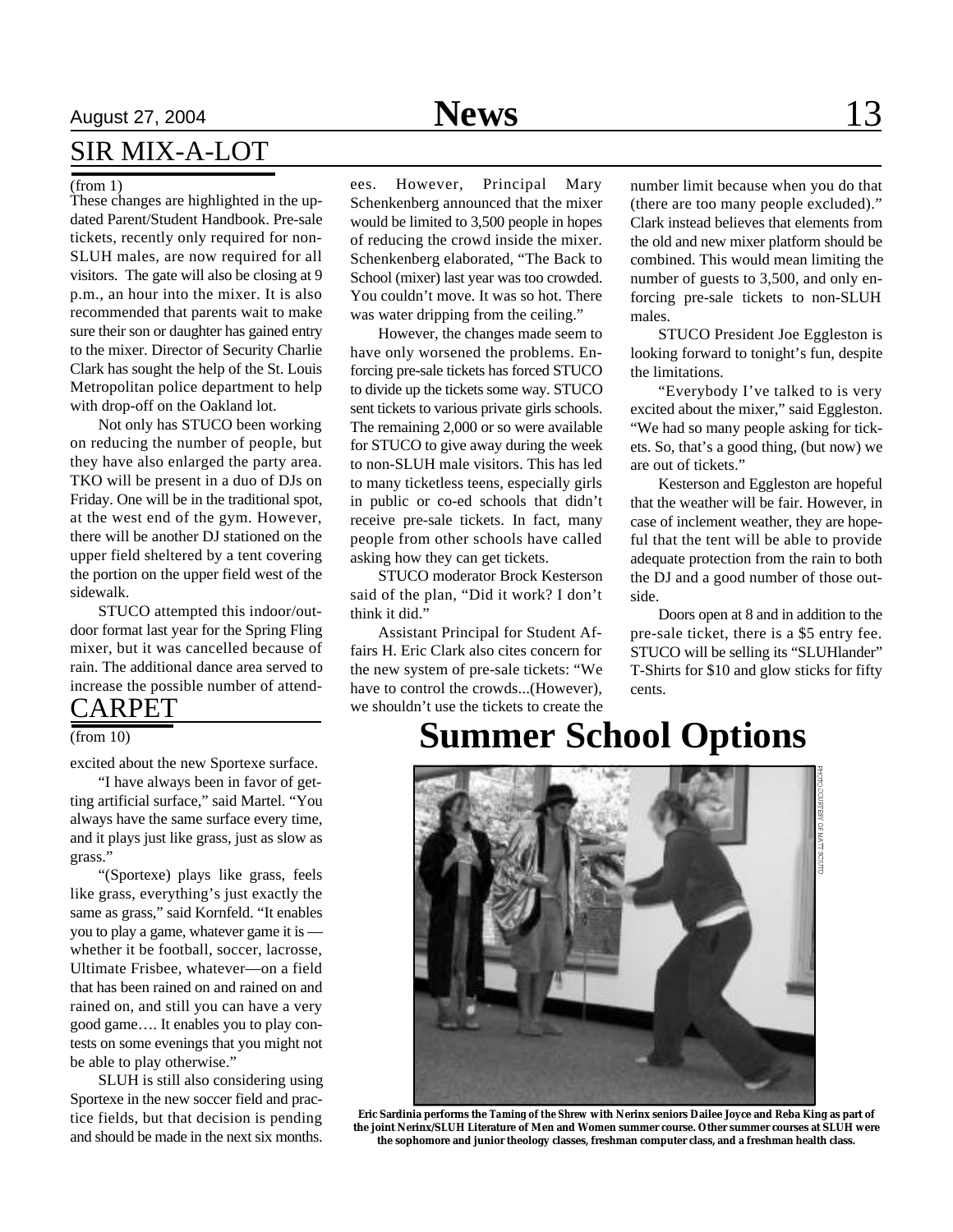#### **FRIDAY, AUGUST 27**

Schedule M Fr/Sr Class Meetings STUCO Back to School Mixer Funnel Cakes, Mostaccioli with Garlic Bread

### **MONDAY, AUGUST 30**

Schedule R Lock Down Drill Pizza Pocket Squares, Chicken Fried Rice, Stir Fried Vegtables

### A/C-O

#### (from 2)

They ... finished the air conditioning portion, and the heating portion is still to occur."

Zarrick had the Corrigan company look at the broken cooling system; repairs were needed on the heating and cooling unit supplying the basement and first floor, and as Corrigan company inspected the situation, the unit supplying the second and third floors blew a piston and needed repairs as well. With the repair price continuing to increase, a decision was made to replace the entire unit for the Jesuit wing.

According to Zarrick, the two old systems in the wing were approximately 40 years and 20 years old. When the rest of the school was renovated with air conditioning in the mid-nineties, the Jesuit wing was left with the aging systems. The contractor from Corrigan suggested to Zarrick that it would be wise to convert the two systems into one new system supplying all four floors.

The new single air conditioning unit turned out to be easier to install because of the architecture of the wing. In the rifle range, there was an accessible transformer from which the new AC unit could be supplied with electricity. Along with accessible electricity, all the pipes fit inline with the walls from the basement all the way up to the third floor, making it easy to combine the two old regions into one.

Before the 70-ton chiller arived,

## **Kazaam August 27, 2004 by Andrew Mueth Calendar** Aug. 27-Sept. 3

### **TUESDAY, AUGUST 31**

Schedule R V Soc vs. St. Mary's in Stadium, 6:00 V/JV WP vs. Parkwy Cent. @ Home@ 4/ 5:00 B Soc vs. St. Mary's in Stadium@ 4:00 Fiestada, Taco Salad with Fixins

### **WEDNESDAY, SEPTEMBER 1**

Schedule R Activities Fair JV Soc vs. DeSmet @ SLUH@ 4:00 Bosco Sticks, Brunch for Lunch

#### **THURSDAY, SEPTEMBER 2** Schedule L

V FB vs. Parkway South @ Home@ 7:00 Fr FB vs. Parkway South @ Home@ 4:15 Cheese Garlic Bread, Chicken Fettuccini

#### **FRIDAY, SEPTEMBER 3**

Schedule R Activities Fair V Soc vs. Gibault, @ Oerter Park@ 7:00 JV Soc vs. Gibault, @ Oerter Park@ 4:00 V/JV XC, First Capitol Invitational @ McNair Park@ 4:30 Strudel Stix, Pizza with Bosco Stuffed Crust

Zarrick said, "We had to get a structural engineer out to make sure that the roof would support the 70-ton chiller, which has a loading capacity of about 8,000 lbs." Once it was deemed safe, Corrigan came during July to install the pipes and hoisted the large AC unit on the roof with a crane.

Besides a slight problem with the thermostats, the new air conditioner was fully functional by the first day of school. By Wednesday, the thermostats were fixed and fully functional. Now Corrigan has turned its focus to the boilers and heating system. They expect to finish the new installation by mid-September, but first the two old ones must be removed. Since the boilers are 40 years old, they had been coated with asbestos insulation. In past years, a company would have to maintain the asbestos, and "this gave us the oportunity to get rid of all that," said Zarrick.

For the job, SLUH contracted JNS, an environmental safety company, to remove the insulation, which was finished last week. Once the boilers are broken down and removed, the new ones, with an 85 percent efficency rating, can be installed. According to Zarrick, the new boilers have about an 80 percent better efficiency rating than the old ones.

The cost of the new system is not yet set, but Zarrick estimates the total costs will be from \$175,000-\$200,000. The school will see some savings in the energy

bill from the AC unit, but even more savings from the heating bill with the new 85 percent efficient boilers.

Zarrick commented that "the gentleman from Corrigan estimates, that with the savings from the energy bills we will pay for the cost of the heating system in ten years."

Though there is no certain time for the new heating and cooling unit to last, it is expected that SLUH will get at least 15- 20 years of use.

### CINCO

#### (from 3)

bypassed because the most any surgery can bypass at a time is six arteries and some of Sweeny's arteries were blocked at multiple places. He will have his next checkup on Aug. 31.

Sweeney will have to change his lifestyle to decrease his chances for a future heart attack. "You have to make changes. I was a smoker; you have to give that up completely. They'd like you to reduce your salt intake; I used to love fast foods. They want me to walk at least thirty minutes each day," Sweeney said.

After his August checkup, Sweeney will decide when he will return to school and resume his duties as Vice President of Administration. He hopes that he will return by Sept. 10. While he is gone SLUH's business manager, Eric Schnable, will assume Sweeney's duties.